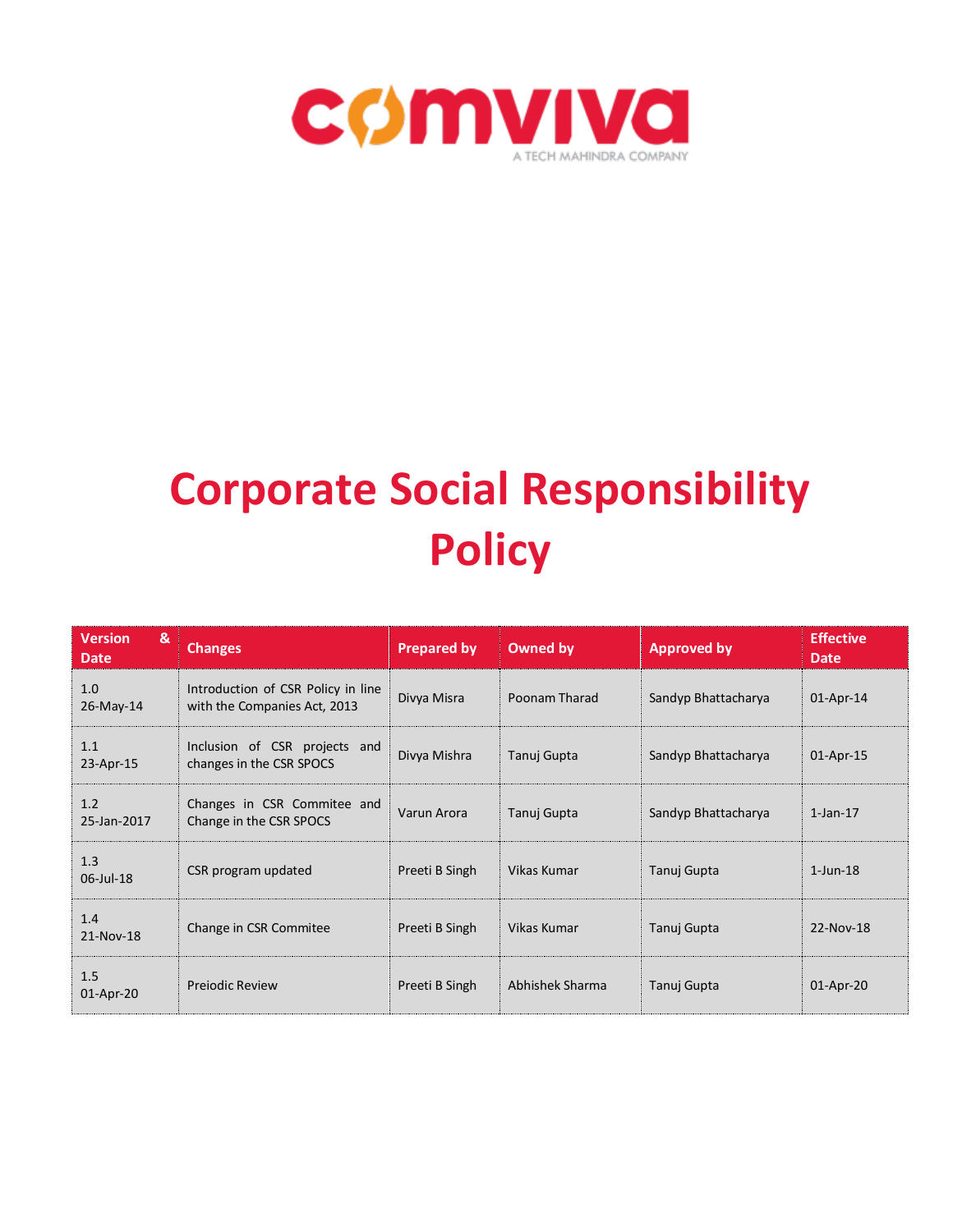

# **Corporate Social Responsibility Policy**

## **Background**

This document outlines the vision of Comviva Technologies Limited India towards Corporate Social Responsibility, in accordance with section 135 of the Companies Act 2013 and the Rules thereunder.

# **Objective**

**Our CSR vision is to make concerted efforts towards promotion of education amongst the underprivileged while also promotinginitiatives for employability and entrepreneurship.**

Employability & Entrepreneurship readiness covers all or relevant aspetcs of education, skills and capabilties development which is to be imparted to children, youth and adults of any age groups to attain these objectives.

The policy aims to:

- 1. Demonstrate commitment towards the common good
- 2. Engender a sense of empathy & responsibility amongst employees to motivate them to give back to the society
- 3. Partner with group companies to promote quality education for the under privileged sections of the society

The Company may also support causes related to sustainable development of green environment or topical events adversely impacting a large section of the society; provided they are covered as per the statutory requirements.

Topical CSR support may be one time or time bound investment made under other possible areas. These spends would be pre-approaved by the CSR Committee; if the expected outlay is more than 20% of the approved annual CSR budget. If the fund is spent from the approved annual CSR budget and within 20% limit, the same may be shared in the quarterly CSR review meetings as a pre or post information report.

# **Scope and Applicability**

This Policy is applicable to Comviva Technologies Limited India (hereby referred to as Company) and will apply to all the CSR projects/programmes undertaken by the Company.

## **Guidelines**

- 1. The CSR program will be overseen under the aegis of the CSR Committee
- 2. The CSR Committee is formulated with reference to the Section 135 of the Companies Act 2013 (referred to as Act) on CSR and in accordance with the CSR rules (hereby referred to as Rules)

#### Version 1.5

This document is confidential and privileged. It is intended solely for the employees of the organization. Access to this document by any outsider is unauthorized. Any change or improvisation to this document is on the sole discretion of HR.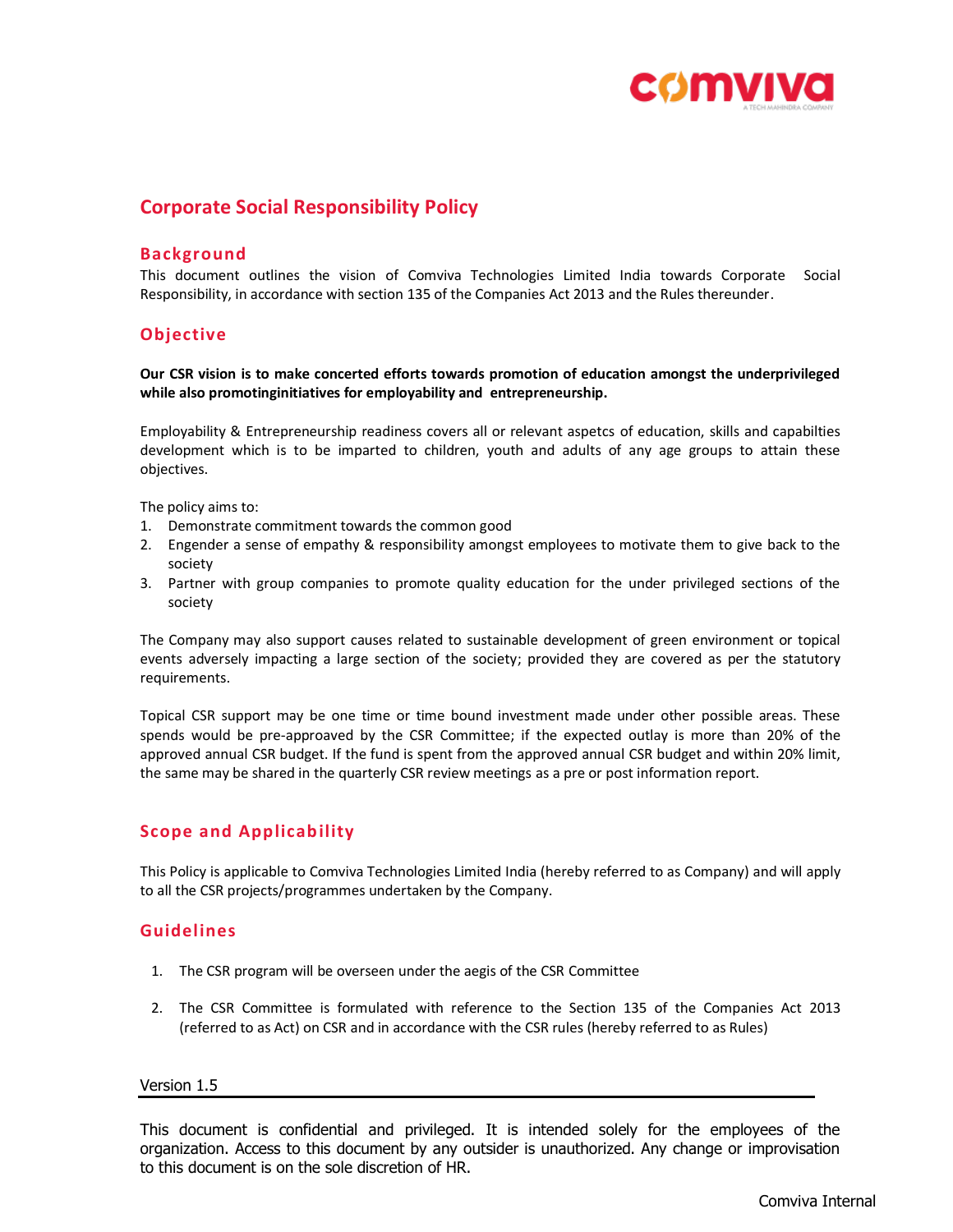

- 3. CSR Committee
	- a. It will formulate & recommend to Board a CSR Policy which shall provide an indicative list of broad activities aligned to the CSR Policy which shall be undertaken. The CSR Policy will also include the recommendation for the budget/expenditure as may be needed for the full fiscal
	- b. The CSR Committee will monitor the CSR policy of the Company from time to time and recommend modifications to the CSR Policy, as and when required
- 4. Board of Directors
	- a. They will review recommendations made by the CSR Committee, approve the CSR Policy of the Company and ensure that every financial year, the funds committed by the Company for CSR activities are utilized effectively by regularly monitoring the implementation.
	- b. They would disclose the content of the policy in Company's report & website as per the prescribed format. Should that be the case, they would disclose the reasons for underspending of the allocated CSR budget in the Board's report.
- 5. They would ensure annual reporting of CSR policy to the Ministry of Corporate Affairs, Government of India as per the prescribed format

# **Identification of CSR Actitives and Projects**

- 1. CSR SPOCs (as appointed by the Head of HR) will work closely with internal management members or employees to implement specific CSR programs and activities
- 2. Management would evaluate various NGO's and projects from time to time which can be taken up as part of the CSR activity by the larger organization, looking at the following broad parameters:
	- a. The project should be in line with the CSR Vision of the Company
	- b. The NGO (if involved) should have established processes on governance like Audits, Annual Reports etc
	- c. The NGO should have been a registered NGO and should have been undertaking similar programs or projects for at least 3 years
	- d. Support or donations aligned with Company's CSR vision or as covered by the CSR guidelines under the statute would be also be considered as an exception, though they may not be covered under the sections a to b above
- 3. The program will ensure that there is involvement and contribution in the CSR initiatives driven by Group Companies

#### **Reporting**

To ensure funds spent on CSR programmes are creating the desired impact on the ground, a monitoring and reporting framework will be used. Status of the programs and their perceived impact would be shared on a periodic basis as per the roles defined.

#### Version 1.5

This document is confidential and privileged. It is intended solely for the employees of the organization. Access to this document by any outsider is unauthorized. Any change or improvisation to this document is on the sole discretion of HR.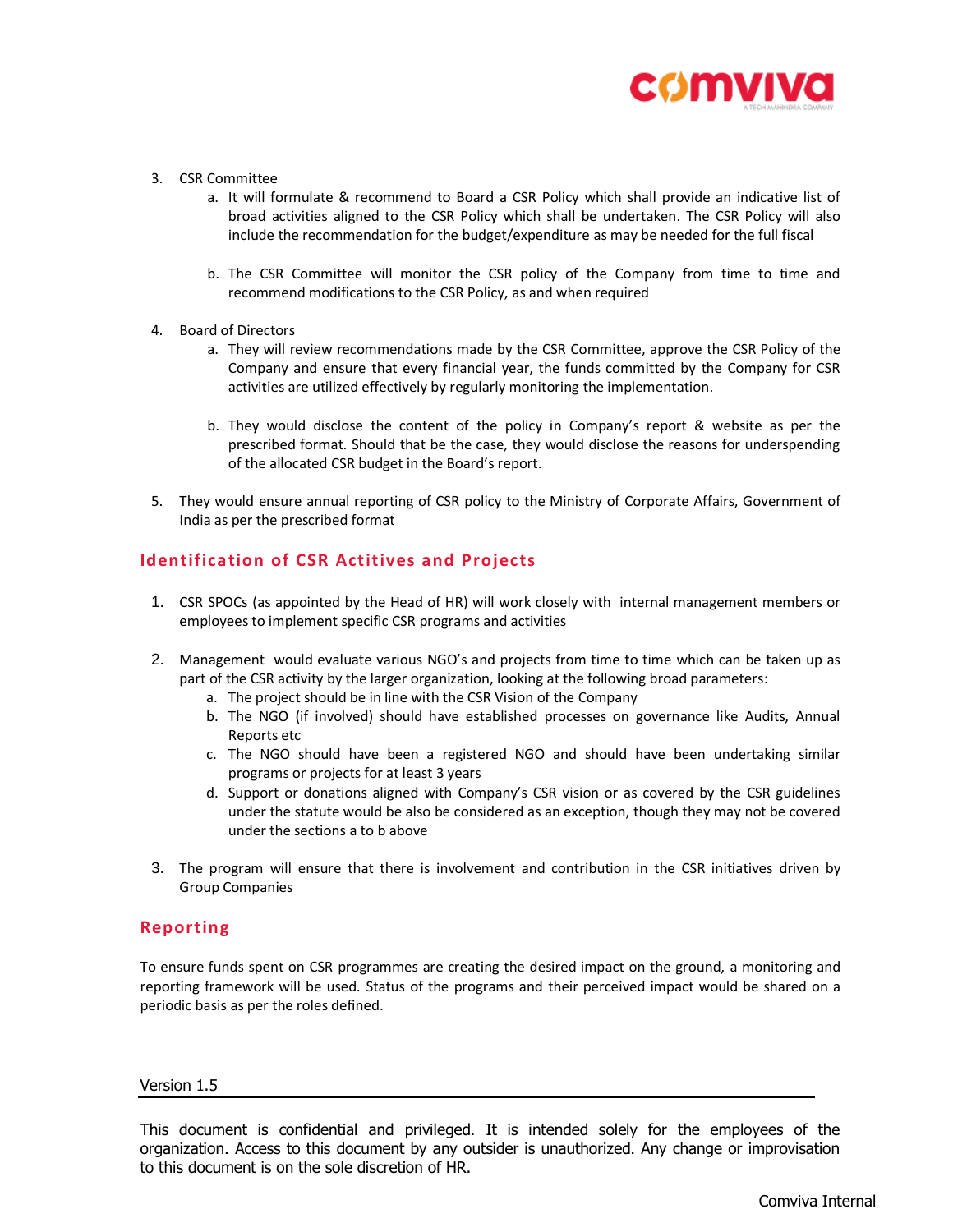

# **Deviations**

Any deviation to this Policy requires an approval from the Head of Human Resources. Management reserves the right to modify this policy without prior notice.

Version 1.5

This document is confidential and privileged. It is intended solely for the employees of the organization. Access to this document by any outsider is unauthorized. Any change or improvisation to this document is on the sole discretion of HR.